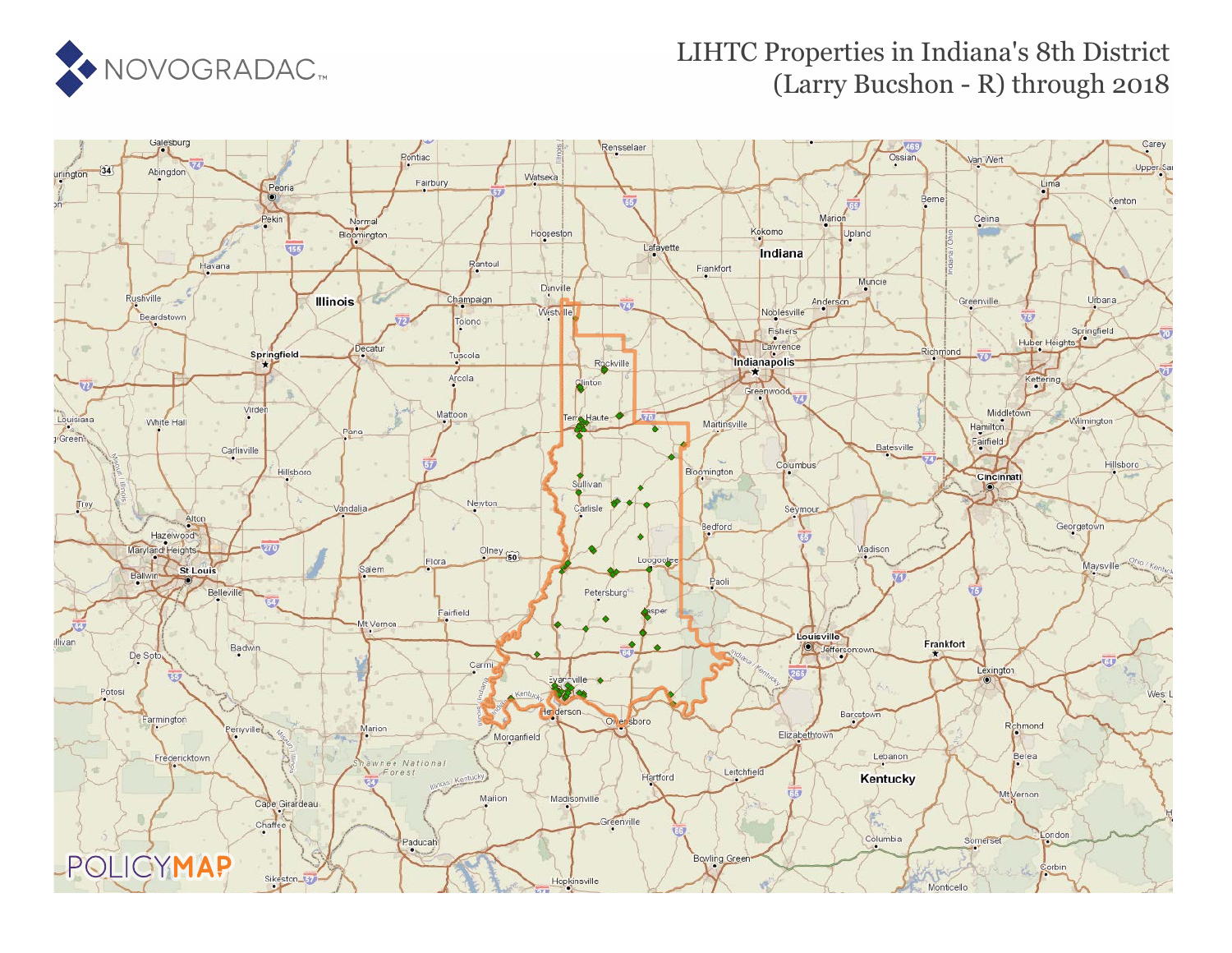| <b>Project Name</b>                        | <b>Address</b>                    | <b>City</b>             | <b>State</b>  | <b>Zip Code</b> | Nonprofit<br><b>Sponsor</b> | <b>Allocation</b><br><b>Year</b> | <b>Annual</b><br><b>Allocated</b><br><b>Amount</b> | <b>Year Placed</b><br>in Service | <b>Construction Type</b> | <b>Total</b><br><b>Units</b> | Low<br><b>Income</b><br><b>Units</b> | <b>Rent or</b><br><b>Income</b><br><b>Ceiling</b> | <b>Credit</b><br>Percentage Bond           | Tax-<br><b>Exempt</b> | <b>HUD Multi-</b><br>Family<br><b>Financing/Rental</b><br><b>Assistance</b> |
|--------------------------------------------|-----------------------------------|-------------------------|---------------|-----------------|-----------------------------|----------------------------------|----------------------------------------------------|----------------------------------|--------------------------|------------------------------|--------------------------------------|---------------------------------------------------|--------------------------------------------|-----------------------|-----------------------------------------------------------------------------|
| <b>BURNETT MANOR</b><br><b>APTS</b>        | 315 E STARK ST ROCKVILLE          |                         | IN            | 47872           |                             | Insufficient<br>Data             | $\$0$                                              | Insufficient<br>Data             | Not Indicated            | 58                           | $\bf{0}$                             |                                                   | Not<br>Indicated                           |                       |                                                                             |
| <b>CLARK'S CROSSING</b>                    | 300 N SIXTH ST VINCENNES          |                         | IN            | 47591           |                             | 2013                             | $\$0$                                              | Insufficient<br>Data             | Not Indicated            | 47                           | $\bf{0}$                             |                                                   | Not<br>Indicated                           |                       |                                                                             |
| COVERED BRIDGE<br><b>APTS (WASHINGTON)</b> | 569 W 150 S                       | WASHINGTON              | IN            | 47501           |                             | Insufficient<br>Data             | $\$0$                                              | Insufficient<br>Data             | Not Indicated            | 24                           | $\bf{0}$                             |                                                   | <b>Not</b><br>Indicated                    |                       |                                                                             |
| <b>GREENE COUNTY III</b>                   | 1000<br>MEADOWBROO LINTON<br>K    |                         | IN            | 47441           |                             | Insufficient<br>Data             | $\boldsymbol{\mathsf{S}}\boldsymbol{\mathsf{0}}$   | Insufficient<br>Data             | Not Indicated            | 86                           | $\bf{0}$                             |                                                   | Not<br>Indicated                           |                       |                                                                             |
| <b>MEADOW PARK APTS</b>                    | <b>601 CLINTON ST CLINTON</b>     |                         | IN            | 47842           |                             | 2013                             | $\$0$                                              | Insufficient<br>Data             | Not Indicated            | 60                           | $\bf{0}$                             |                                                   | <b>Not</b><br>Indicated                    |                       |                                                                             |
| OAK RIDGE PLACE                            | 111 E 17TH ST                     | HUNTINGBURG             | IN            | 47542           |                             | Insufficient<br>Data             | $\$0$                                              | Insufficient<br>Data             | Not Indicated            | 62                           | $\bf{0}$                             |                                                   | Not<br>Indicated                           |                       |                                                                             |
| SHANNON GLENN<br><b>APTS</b>               | 5095<br><b>TIPPECANOE</b><br>DR   | <b>EVANSVILLE</b>       | IN            | 47715           |                             | Insufficient<br>Data             | $\boldsymbol{\mathsf{S}}\boldsymbol{\mathsf{0}}$   | Insufficient<br>Data             | Not Indicated            | 143                          | $\bf{0}$                             |                                                   | Not<br>Indicated                           |                       |                                                                             |
| <b>VISION 1505</b>                         | 1505 N THIRD<br>AVE               | ${\hbox{EVANSVILLE}}$   | $\mathbf{IN}$ | 47710           |                             | Insufficient<br>Data             | $\$0$                                              | Insufficient<br>Data             | Not Indicated            | 32                           | $\bf{0}$                             |                                                   | Not<br>Indicated                           |                       |                                                                             |
| <b>WESTWOOD</b><br>CROSSING                | $\mathbf{PL}$                     | 102 WESTWOOD WASHINGTON | $\;$ IN       | 47501           |                             | 2011                             | \$0                                                | Insufficient<br>Data             | Not Indicated            | 37                           | $\bf{0}$                             |                                                   | Not<br>Indicated                           |                       |                                                                             |
| <b>BUENA VISTA APTS</b>                    | 1210 VISTA CT EVANSVILLE          |                         | IN            | 47710           |                             | 1987                             | \$0                                                | 1987                             | Not Indicated            | 50                           | 50                                   |                                                   | Not<br>Indicated                           | No                    |                                                                             |
| JEFFERSON PROJECT                          | 103 JEFFERSON EVANSVILLE<br>AVE   |                         | IN            | 47713           |                             | 1987                             | \$0                                                | 1987                             | Not Indicated            | $\mathbf{2}$                 | $\mathbf{2}$                         |                                                   | Not<br>Indicated                           | No                    |                                                                             |
| 1224 S LINWOOD AVE                         | $1224$ S $$\,{\rm EVANSVILLE}\ $$ |                         | $\mathbf{IN}$ | 47713           |                             | 1988                             | \$0                                                | 1988                             | Not Indicated            | $\mathbf{1}$                 | $\overline{\phantom{a}}$             |                                                   | Not<br>Indicated                           | $\mathbf {No}$        |                                                                             |
| 772 WASHINGTON AVE WASHINGTON EVANSVILLE   | 772<br>AVE                        |                         | IN            | 47713           |                             | 1989                             | $\$0$                                              | 1989                             | Not Indicated            | $\overline{4}$               | $\overline{4}$                       |                                                   | $\operatorname{\mathsf{Not}}$<br>Indicated | $\rm\thinspace No$    |                                                                             |

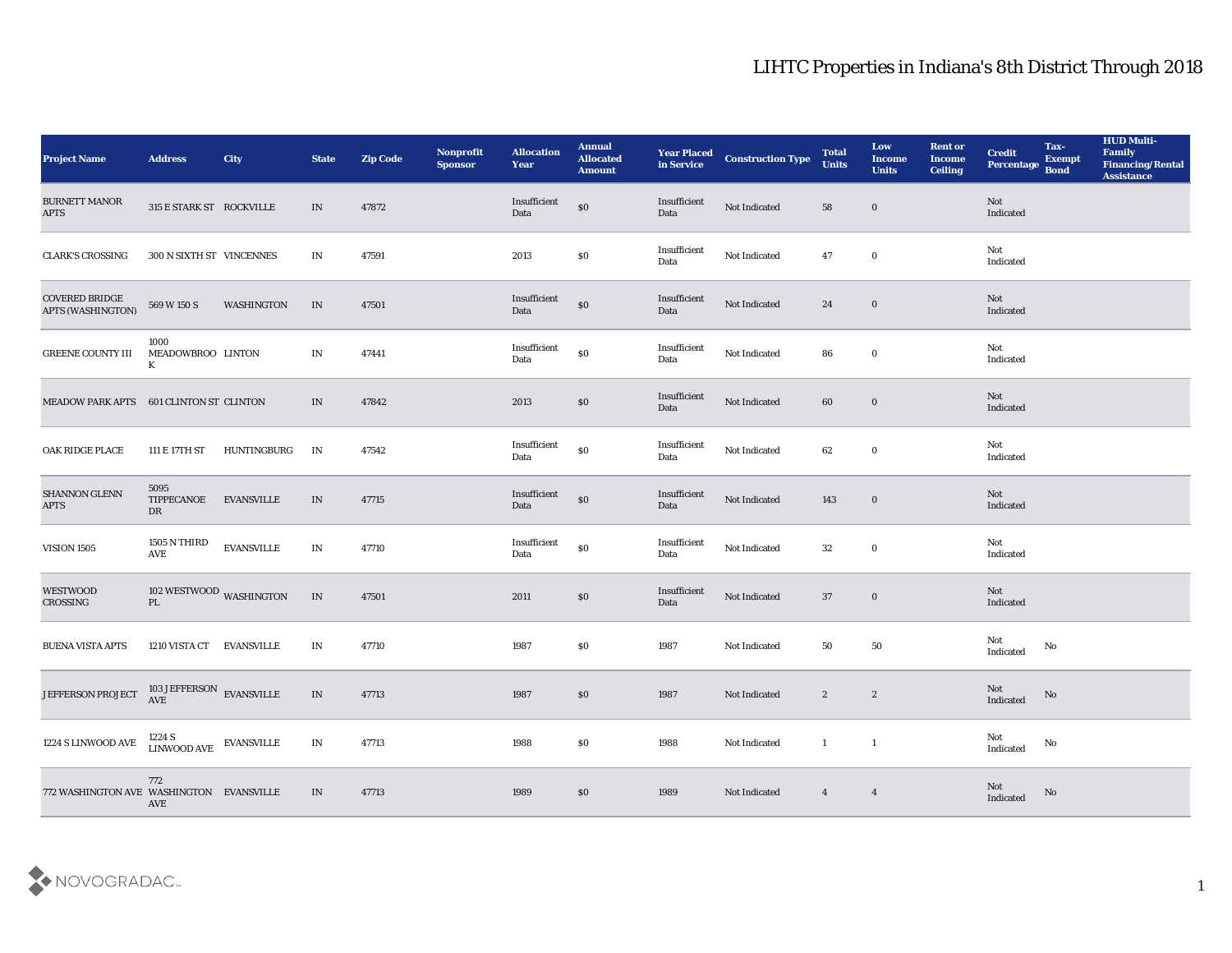| <b>Project Name</b>                          | <b>Address</b>                              | <b>City</b>       | <b>State</b>                    | <b>Zip Code</b> | Nonprofit<br><b>Sponsor</b> | <b>Allocation</b><br><b>Year</b> | <b>Annual</b><br><b>Allocated</b><br><b>Amount</b> | <b>Year Placed<br/>in Service</b> | <b>Construction Type</b> | <b>Total</b><br><b>Units</b> | Low<br><b>Income</b><br><b>Units</b> | <b>Rent or</b><br><b>Income</b><br><b>Ceiling</b> | <b>Credit</b><br>Percentage       | Tax-<br><b>Exempt</b><br><b>Bond</b> | <b>HUD Multi-</b><br>Family<br><b>Financing/Rental</b><br><b>Assistance</b> |
|----------------------------------------------|---------------------------------------------|-------------------|---------------------------------|-----------------|-----------------------------|----------------------------------|----------------------------------------------------|-----------------------------------|--------------------------|------------------------------|--------------------------------------|---------------------------------------------------|-----------------------------------|--------------------------------------|-----------------------------------------------------------------------------|
| KNOLL RIDGE PLACE<br><b>APTS</b>             | 367 W 43RD ST JASPER                        |                   | IN                              | 47546           |                             | 1989                             | \$0                                                | 1989                              | Not Indicated            | 24                           | 24                                   |                                                   | Not<br>Indicated                  | No                                   |                                                                             |
| <b>MEADOW LARK</b><br><b>SENIOR APTS</b>     | 200 S<br>MEADOWLARK BLOOMFIELD<br><b>LN</b> |                   | IN                              | 47424           |                             | 1989                             | $\$0$                                              | 1989                              | Not Indicated            | 24                           | 24                                   | 60% AMGI                                          | ${\rm Not}$ Indicated             | No                                   |                                                                             |
| PLEASANT VIEW OF<br><b>CYNTHIANA</b>         | 10365 POPLAR<br><b>ST</b>                   | <b>CYNTHIANA</b>  | $\mathbf{IN}$                   | 47612           |                             | 1990                             | \$0                                                | 1989                              | Not Indicated            | 20                           | 20                                   |                                                   | Not<br>Indicated                  | No                                   |                                                                             |
| GREENBRIAR SENIOR 770 E FRANKLIN SPENCER     |                                             |                   | $\ensuremath{\text{IN}}\xspace$ | 47460           |                             | 1990                             | S <sub>0</sub>                                     | 1990                              | Not Indicated            | 30                           | $30\,$                               | 60% AMGI                                          | Not<br>Indicated                  | No                                   |                                                                             |
| LAMPLIGHTER<br>MANOR OF BICKNELL MANOR LN    | 100 LAMPLIGHT BICKNELL                      |                   | $\mathbf{IN}$                   | 47512           |                             | 1991                             | \$0                                                | 1990                              | Not Indicated            | 24                           | 24                                   |                                                   | Not<br>$\operatorname{Indicated}$ | No                                   |                                                                             |
| <b>LAMPLIGHTER</b><br><b>MANOR OF BRAZIL</b> | 558 E MAPLE ST BRAZIL                       |                   | IN                              | 47834           |                             | 1989                             | $\$0$                                              | 1991                              | Not Indicated            | 40                           | 40                                   |                                                   | Not<br>Indicated                  | No                                   |                                                                             |
| LINCOLN PLACE APTS                           | 1201 MILLIS<br><b>AVE</b>                   | <b>BOONVILLE</b>  | IN                              | 47601           |                             | 1990                             | \$0                                                | 1991                              | Not Indicated            | 44                           | 44                                   | 60% AMGI                                          | Not<br>Indicated                  | No                                   |                                                                             |
| <b>MEADOW BROOK</b><br>SENIOR APTS PHASE II  | 1000<br>MEADOWBROO LINTON                   |                   | IN                              | 47441           |                             | 1991                             | $\$0$                                              | 1991                              | Not Indicated            | 24                           | 24                                   | 60% AMGI                                          | Not<br>Indicated                  | No                                   |                                                                             |
| <b>MAPLE PARK APTS</b>                       | 415 W FEHON<br><b>ST</b>                    | <b>SULLIVAN</b>   | $\mathbf{IN}$                   | 47882           |                             | 1991                             | \$0                                                | 1991                              | Not Indicated            | 36                           | 36                                   | 60% AMGI                                          | Not<br>Indicated                  | No                                   |                                                                             |
| HORIZON HOMES                                | 1450 LUTHER<br>$\mbox{SQ}$                  | <b>EVANSVILLE</b> | IN                              | 47714           | $\rm No$                    | 1991                             | $\$0$                                              | 1992                              | Not Indicated            | 148                          | 148                                  |                                                   | Not<br>Indicated                  | No                                   |                                                                             |
| <b>VILLAGE APTS OF</b><br><b>BRAZIL</b>      | 1011 S FOREST<br>AVE                        | <b>BRAZIL</b>     | IN                              | 47834           | No                          | 1990                             | $\$0$                                              | 1992                              | Not Indicated            | 32                           | 32                                   |                                                   | Not<br>Indicated                  | No                                   |                                                                             |
| VILLAGE APTS OF TELL $\,$ 1617 14TH ST CITY  |                                             | <b>TELL CITY</b>  | $\;$ IN                         | 47586           | $\rm\thinspace No$          | 1991                             | $\$0$                                              | 1992                              | Not Indicated            | 32                           | $32\,$                               |                                                   | ${\rm Not}$ Indicated             | $\rm No$                             |                                                                             |
| <b>HARRISON APTS</b>                         | 2591 S 25TH ST TERRE HAUTE                  |                   | IN                              | 47802           | ${\bf No}$                  | 1992                             | \$0                                                | 1993                              | Not Indicated            | 56                           | ${\bf 56}$                           |                                                   | Not<br>Indicated                  | No                                   |                                                                             |

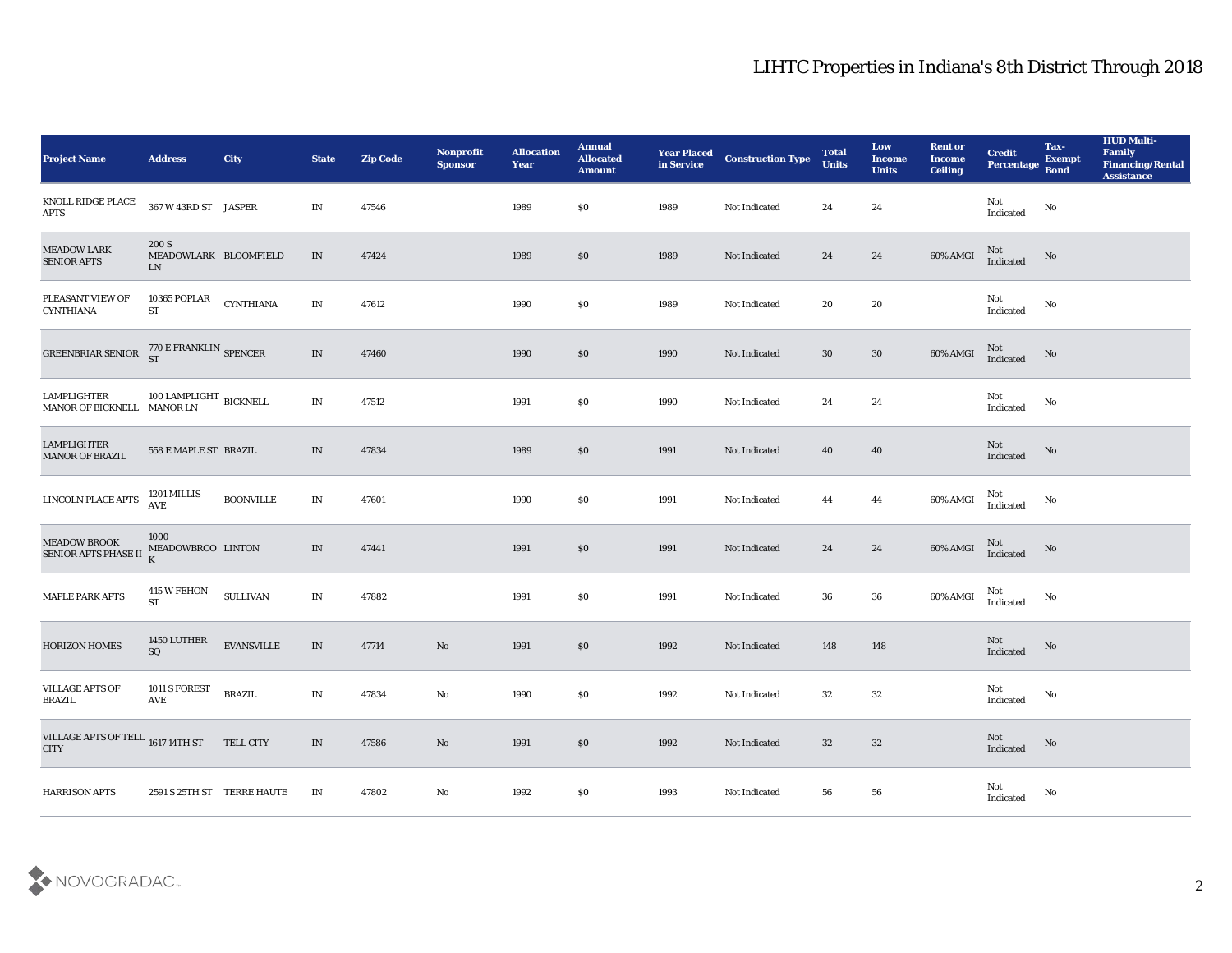| <b>Project Name</b>                                                       | <b>Address</b>                                      | <b>City</b>              | <b>State</b>                    | <b>Zip Code</b> | Nonprofit<br><b>Sponsor</b> | <b>Allocation</b><br><b>Year</b> | <b>Annual</b><br><b>Allocated</b><br><b>Amount</b> | <b>Year Placed</b><br>in Service | <b>Construction Type</b> | <b>Total</b><br><b>Units</b> | Low<br><b>Income</b><br><b>Units</b> | <b>Rent or</b><br><b>Income</b><br><b>Ceiling</b> | <b>Credit</b><br>Percentage            | Tax-<br><b>Exempt</b><br><b>Bond</b> | <b>HUD Multi-</b><br>Family<br><b>Financing/Rental</b><br><b>Assistance</b> |
|---------------------------------------------------------------------------|-----------------------------------------------------|--------------------------|---------------------------------|-----------------|-----------------------------|----------------------------------|----------------------------------------------------|----------------------------------|--------------------------|------------------------------|--------------------------------------|---------------------------------------------------|----------------------------------------|--------------------------------------|-----------------------------------------------------------------------------|
| PLEASANT VIEW APTS $\,$ 203 W CHERRY $\,$ BICKNELL OF BICKNELL II $\,$ ST |                                                     |                          | IN                              | 47512           | No                          | 1992                             | $\$0$                                              | 1993                             | Not Indicated            | 12                           | 12                                   |                                                   | Not<br>Indicated                       | $\rm \bf No$                         |                                                                             |
| <b>VANN PARK APTS I</b>                                                   | 3305 POLLACK<br><b>AVE</b>                          | <b>EVANSVILLE</b>        | IN                              | 47714           | No                          | 1991                             | \$0                                                | 1993                             | Not Indicated            | 40                           | 40                                   |                                                   | Not<br>Indicated                       | No                                   |                                                                             |
| VILLAGE APTS OF MT V11446 MAIN ST                                         |                                                     | <b>MT VERNON</b>         | IN                              | 47620           | $\mathbf{N}\mathbf{o}$      | 1992                             | \$0                                                | 1993                             | Not Indicated            | 37                           | 37                                   |                                                   | Not<br>Indicated                       | $\rm No$                             |                                                                             |
| BRENTWOOD MANOR A 101 PINE DR                                             |                                                     | <b>ROCKVILLE</b>         | IN                              | 47872           | $\mathbf{No}$               | 1992                             | \$0                                                | 1994                             | Not Indicated            | 36                           | 36                                   |                                                   | Not<br>Indicated                       | ${\bf No}$                           |                                                                             |
| SHADY OAK VILLAGE AI $_{\rm CT}^{1101}$ SHADY OAK TERRE HAUTE             |                                                     |                          | $\;$ IN                         | 47802           | No                          | 1993                             | \$0                                                | 1994                             | Not Indicated            | 100                          | 96                                   | 60% AMGI                                          | Not<br>Indicated                       | $\rm No$                             |                                                                             |
| SOUTHWIND MANOR A 211 CEDAR ST LOOGOOTEE                                  |                                                     |                          | IN                              | 47553           | $\mathbf{No}$               | 1993                             | \$0                                                | 1994                             | Not Indicated            | 36                           | 36                                   |                                                   | Not<br>Indicated                       | No                                   |                                                                             |
| VANN PARK APTS II                                                         | 3305 POLLACK EVANSVILLE AVE                         |                          | $\ensuremath{\text{IN}}\xspace$ | 47714           | No                          | 1993                             | \$0                                                | 1994                             | Not Indicated            | 48                           | 48                                   |                                                   | ${\rm Not}$ Indicated                  | $\rm No$                             |                                                                             |
| <b>ARAGON APTS</b>                                                        | $1500\,\mathrm{N}$<br><b>SEVENTH ST</b>             | <b>CLINTON</b>           | IN                              | 47842           | $\mathbf{No}$               | 1995                             | \$0                                                | 1995                             | Not Indicated            | 48                           | 48                                   |                                                   | $30\,\%$ present $\,$ No value         |                                      |                                                                             |
| <b>GINGER HILLS APTS</b>                                                  | 414 W FACTORY WINSLOW<br><b>ST</b>                  |                          | IN                              | 47598           | $\mathbf{N}\mathbf{o}$      | 1995                             | \$0                                                | 1995                             | Not Indicated            | 16                           | 16                                   |                                                   | $30\,\%$ present $\,$ No value         |                                      |                                                                             |
| <b>CUNOT SENIOR</b><br>HOUSING                                            | $10601$ $\ensuremath{\mathrm{UNOT}}$<br>CATARACT RD | POLAND                   | $\mathbf{IN}$                   | 47868           |                             | 1999                             | \$0                                                | 1999                             | Not Indicated            | 24                           | 24                                   |                                                   | Not<br>Indicated                       | No                                   |                                                                             |
| $HIGH - 2 LP$                                                             | <b>ST</b>                                           | 2708 JACKSON TERRE HAUTE | IN                              | 47802           |                             | 1998                             | \$0                                                | 1999                             | Not Indicated            | 35                           | 35                                   |                                                   | 70 % present No<br>value               |                                      |                                                                             |
| <b>LUCAS PLACE</b>                                                        | <b>414 BAKER AVE EVANSVILLE</b>                     |                          | IN                              | 47710           |                             | 1997                             | $\$0$                                              | 1999                             | Not Indicated            | ${\bf 20}$                   | $20\,$                               |                                                   | $30\,\%$ present $\,$ No $\,$<br>value |                                      |                                                                             |
| MEMORIAL PLACE<br><b>APTS</b>                                             | <b>920 OAK ST</b>                                   | <b>EVANSVILLE</b>        | IN                              | 47713           |                             | 1998                             | \$0                                                | 1999                             | Not Indicated            | 16                           | ${\bf 16}$                           |                                                   | $30\,\%$ present $\,$ No value         |                                      |                                                                             |

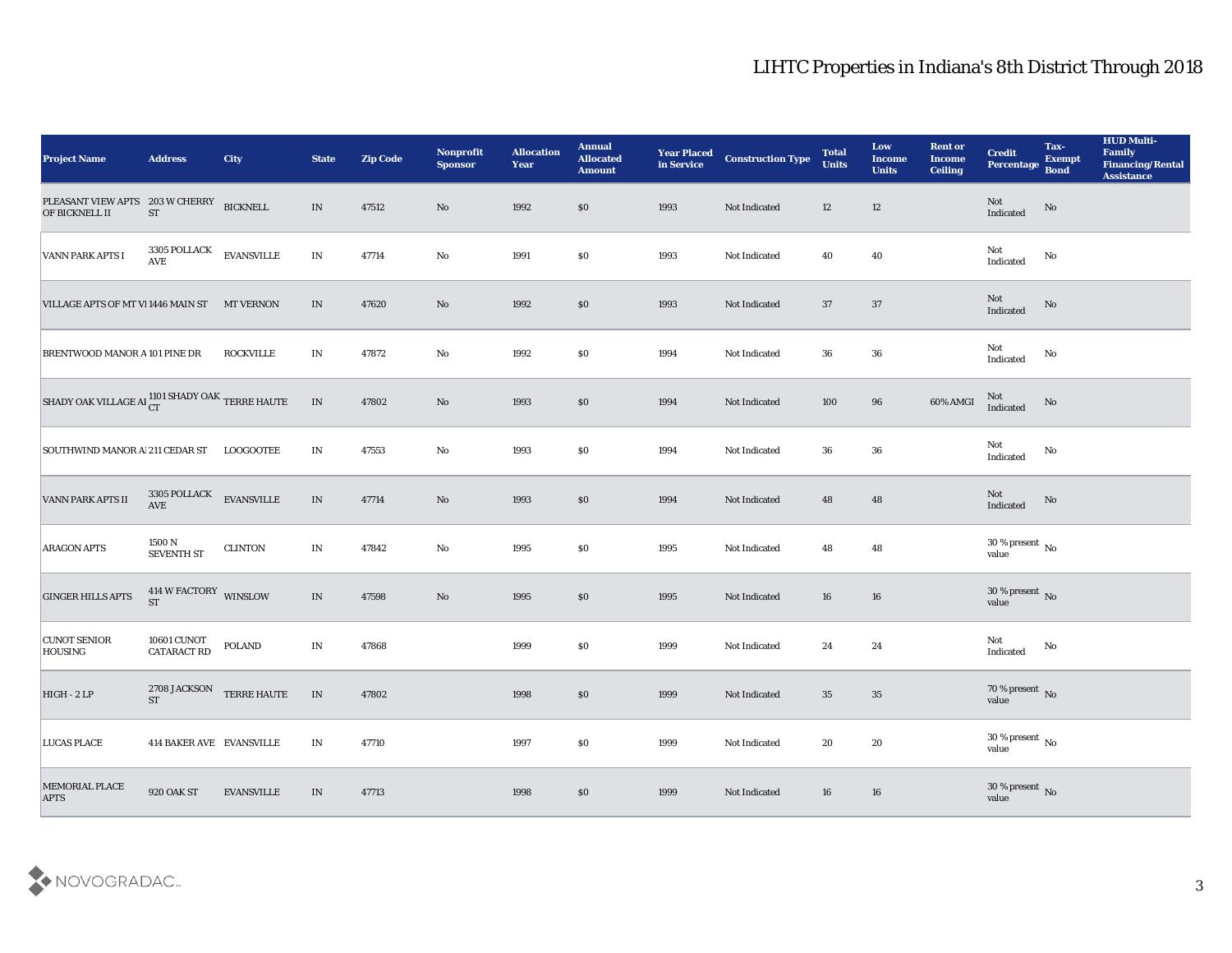| <b>Project Name</b>                       | <b>Address</b>                                | City                       | <b>State</b>                    | <b>Zip Code</b> | Nonprofit<br><b>Sponsor</b> | <b>Allocation</b><br><b>Year</b> | <b>Annual</b><br><b>Allocated</b><br><b>Amount</b> | <b>Year Placed</b><br>in Service | <b>Construction Type</b> | <b>Total</b><br><b>Units</b> | Low<br>Income<br><b>Units</b> | <b>Rent or</b><br><b>Income</b><br><b>Ceiling</b> | <b>Credit</b><br>Percentage Bond            | Tax-<br><b>Exempt</b> | <b>HUD Multi-</b><br>Family<br><b>Financing/Rental</b><br><b>Assistance</b> |
|-------------------------------------------|-----------------------------------------------|----------------------------|---------------------------------|-----------------|-----------------------------|----------------------------------|----------------------------------------------------|----------------------------------|--------------------------|------------------------------|-------------------------------|---------------------------------------------------|---------------------------------------------|-----------------------|-----------------------------------------------------------------------------|
| MILL CREEK APTS                           | 3010 N<br>PORTERSVILLE JASPER<br>RD           |                            | IN                              | 47546           |                             | 1998                             | \$0\$                                              | 1999                             | Not Indicated            | 40                           | 40                            |                                                   | 70 % present $\,$ No $\,$<br>value          |                       |                                                                             |
| <b>KINGSTON RIDGE</b><br><b>APTS</b>      | 582 N FIFTH ST GOSPORT                        |                            | IN                              | 47433           | No                          | 1999                             | \$0                                                | 2000                             | Not Indicated            | 32                           | 31                            |                                                   | $70\,\%$ present $\,$ No value              |                       |                                                                             |
| <b>LINCOLN MANOR OF</b><br><b>HOLLAND</b> | 300 S<br><b>MERIDIAN ST</b>                   | <b>HOLLAND</b>             | IN                              | 47541           | Yes                         | 1998                             | \$0                                                | 2000                             | Not Indicated            | 20                           | 20                            |                                                   | <b>Both 30%</b><br>and 70%<br>present value | No                    |                                                                             |
| PARKE PLACE APTS                          | 106 S MARKET<br><b>ST</b>                     | <b>ROCKVILLE</b>           | IN                              | 47872           | Yes                         | 1999                             | \$0                                                | 2000                             | Not Indicated            | 15                           | 15                            |                                                   | <b>Both 30%</b><br>and 70%<br>present value | No                    |                                                                             |
| <b>LINCOLN ESTATES</b><br><b>APTS</b>     | 401 JEANETTE<br>BENTON DR                     | <b>EVANSVILLE</b>          | IN                              | 47713           | Yes                         | 1998                             | \$0                                                | 2000                             | Not Indicated            | 112                          | 112                           |                                                   | $70\,\%$ present $\,$ No value              |                       |                                                                             |
| COTTON MILL APTS - 2 WASHINGTON CANNELTON | 310<br><b>ST</b>                              |                            | IN                              | 47520           | Yes                         | 1999                             | $\$0$                                              | 2001                             | Not Indicated            | 70                           | 70                            |                                                   | <b>Both 30%</b><br>and 70%<br>present value | No                    |                                                                             |
| <b>VANN PARK APTS III</b>                 | 3305 POLLACK<br><b>AVE</b>                    | <b>EVANSVILLE</b>          | $\mathbf{IN}$                   | 47714           | No                          | 1995                             | $\$0$                                              | 1995                             | Not Indicated            | 64                           | 32                            |                                                   | $30\,\%$ present $\,$ Yes value             |                       |                                                                             |
| <b>WORTHINGTON</b><br><b>SENIOR APTS</b>  | 240 W ST                                      | WORTHINGTON                | IN                              | 47471           | No                          | 1994                             | \$0                                                | 1995                             | Not Indicated            | 25                           | 25                            |                                                   | $30\,\%$ present $\,$ No value              |                       |                                                                             |
| <b>BRADFORD POINTE</b><br><b>APTS</b>     | 1680 E<br><b>FRANKLIN ST</b>                  | <b>EVANSVILLE</b>          | $\mathbf{IN}$                   | 47711           | No                          | 1994                             | \$0                                                | 1996                             | Not Indicated            | 204                          | 204                           |                                                   | <b>Both 30%</b><br>and 70%<br>present value | No                    |                                                                             |
| <b>HIGHLAND MANOR</b><br><b>APTS</b>      |                                               | 133 W DEPOT ST PERRYSVILLE | IN                              | 47974           | Yes                         | 1995                             | $\$0$                                              | 1996                             | Not Indicated            | 25                           | 25                            |                                                   | $70\,\%$ present $\,$ No value              |                       |                                                                             |
| <b>MAPLEWOOD APTS</b>                     | 105 DEMOTTE<br>DR                             | <b>ODON</b>                | IN                              | 47562           | No                          | 1995                             | \$0                                                | 1996                             | Not Indicated            | 16                           | 16                            |                                                   | 30 % present $\,$ No $\,$<br>value          |                       |                                                                             |
| <b>SPRINGVIEW APTS</b><br><b>PHASE I</b>  | 4166 BELL RD NEWBURGH                         |                            | $\ensuremath{\text{IN}}\xspace$ | 47630           | $\mathbf {No}$              | 1996                             | $\$0$                                              | 1996                             | Not Indicated            | ${\bf 96}$                   | 48                            |                                                   | $30\,\%$ present $\,$ Yes value             |                       |                                                                             |
| <b>VANN PARK APTS IV</b>                  | 3305 POLLACK<br>$\operatorname{\mathsf{AVE}}$ | <b>EVANSVILLE</b>          | IN                              | 47714           | $\mathbf {No}$              | 1996                             | \$0                                                | 1996                             | Not Indicated            | 40                           | 40                            |                                                   | $30\,\%$ present $\,$ Yes value             |                       |                                                                             |

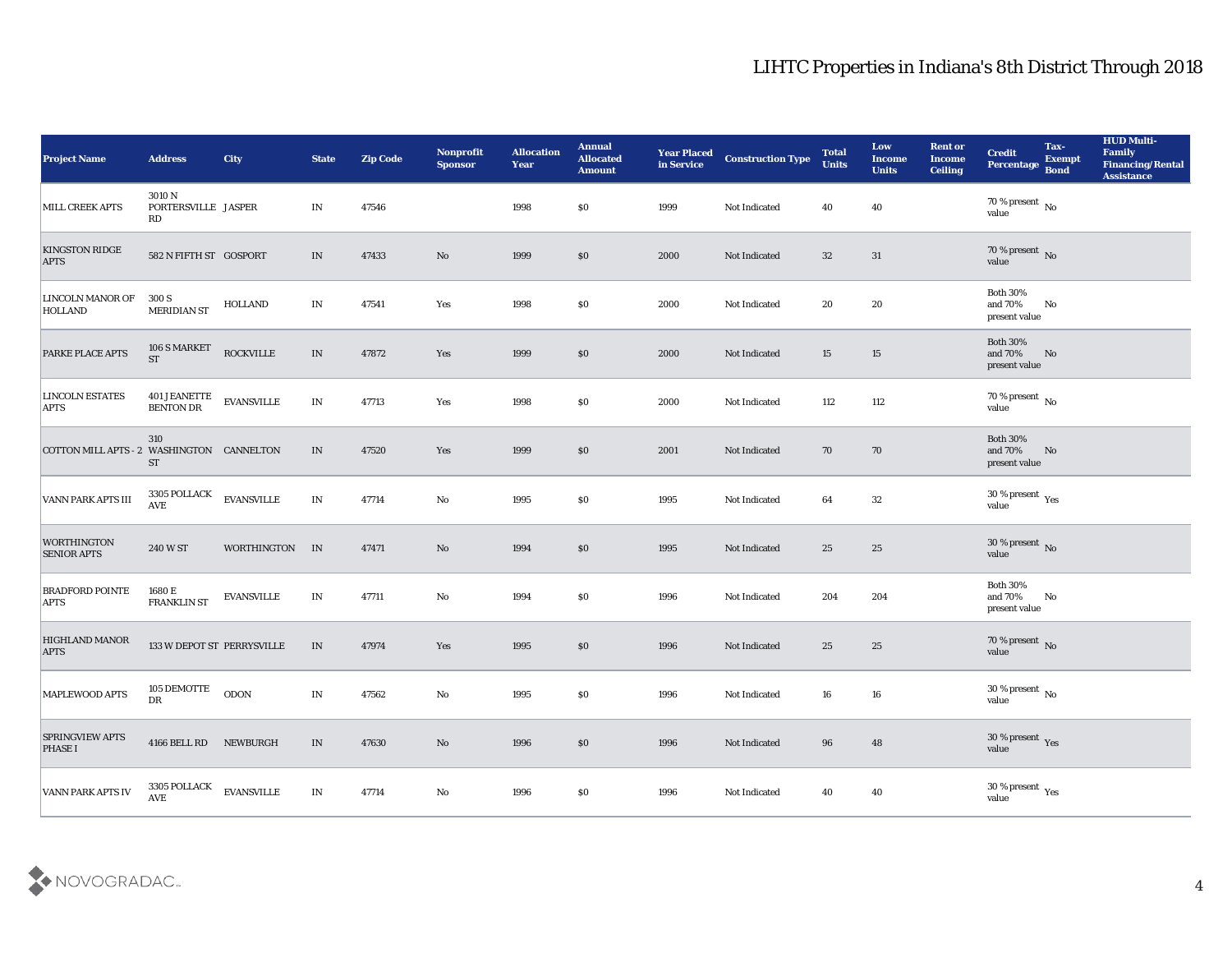| <b>Project Name</b>                             | <b>Address</b>                                  | City                      | <b>State</b>                    | <b>Zip Code</b> | Nonprofit<br><b>Sponsor</b>                                                           | <b>Allocation</b><br><b>Year</b> | <b>Annual</b><br><b>Allocated</b><br><b>Amount</b> | <b>Year Placed</b><br>in Service | <b>Construction Type</b> | <b>Total</b><br><b>Units</b> | Low<br><b>Income</b><br><b>Units</b> | <b>Rent or</b><br><b>Income</b><br><b>Ceiling</b> | <b>Credit</b><br>Percentage                 | Tax-<br><b>Exempt</b><br><b>Bond</b> | <b>HUD Multi-</b><br>Family<br>Financing/Rental<br><b>Assistance</b> |
|-------------------------------------------------|-------------------------------------------------|---------------------------|---------------------------------|-----------------|---------------------------------------------------------------------------------------|----------------------------------|----------------------------------------------------|----------------------------------|--------------------------|------------------------------|--------------------------------------|---------------------------------------------------|---------------------------------------------|--------------------------------------|----------------------------------------------------------------------|
| <b>VILLAGE APTS OF</b><br><b>SHOALS</b>         | 2001 IRONTON SHOALS<br>$\mathbf{R}\mathbf{D}$   |                           | IN                              | 47581           | No                                                                                    | 1996                             | $\$0$                                              | 1996                             | Not Indicated            | 24                           | 24                                   | 60% AMGI                                          | $30\,\%$ present $\,$ No value              |                                      |                                                                      |
| <b>WASHINGTON COURT</b><br><b>APTS</b>          | 111<br>WASHINGTON EVANSVILLE<br>AVE             |                           | IN                              | 47713           | No                                                                                    | 1995                             | $\$0$                                              | 1996                             | Not Indicated            | 22                           | 22                                   |                                                   | <b>Both 30%</b><br>and 70%<br>present value | No                                   |                                                                      |
| SHARON WOODS APTS 7100 SHARON                   | RD                                              | NEWBURGH                  | IN                              | 47630           |                                                                                       | 1994                             | $\$0$                                              | 1996                             | Not Indicated            | 32                           | 32                                   |                                                   | Not<br>Indicated                            | $\mathbf{N}\mathbf{o}$               |                                                                      |
| <b>ANTHONY SQUARE</b><br><b>APTS</b>            | 500 COLLEGE<br><b>AVE</b>                       | TERRE HAUTE               | IN                              | 47802           |                                                                                       | 1996                             | \$0\$                                              | 1997                             | Not Indicated            | 60                           | 60                                   |                                                   | Not<br>Indicated                            | $\rm No$                             |                                                                      |
| <b>MEADOW VIEW APTS</b>                         | 200<br>MEADOWVIEW SWITZ CITY<br>LN              |                           | IN                              | 47465           | No                                                                                    | 1996                             | \$0\$                                              | 1997                             | Not Indicated            | 21                           | 21                                   | 60% AMGI                                          | $30\,\%$ present $\,$ No value              |                                      |                                                                      |
| <b>PLEASANT VIEW</b><br><b>OAKLAND CITY</b>     | 1105 W<br><b>MORTON ST</b>                      | OAKLAND CITY              | IN                              | 47660           | $\rm\thinspace No$                                                                    | 1995                             | \$0                                                | 1997                             | Not Indicated            | 24                           | 24                                   |                                                   | $30\,\%$ present $\,$ No value              |                                      |                                                                      |
| TINA VILLAGE APTS                               | 709 N<br>DELAWARE ST                            | <b>SHELBURN</b>           | $\ensuremath{\text{IN}}\xspace$ | 47879           |                                                                                       | 1996                             | \$0\$                                              | 1997                             | Not Indicated            | 16                           | 16                                   |                                                   | Not<br>Indicated                            | $\mathbf{N}\mathbf{o}$               |                                                                      |
| <b>HIGHLAND</b><br><b>AFFORDABLE</b><br>HOUSING |                                                 | 1515 CRUFT ST TERRE HAUTE | IN                              | 47802           | $\mathbf{No}$                                                                         | 1995                             | \$0                                                | 1997                             | Not Indicated            | 30                           | 30                                   |                                                   | $70\,\%$ present $\,$ No value              |                                      |                                                                      |
| MEMORIAL POINTE                                 | 428 S MORTON EVANSVILLE<br>$\operatorname{AVE}$ |                           | IN                              | 47713           |                                                                                       | 1996                             | \$0\$                                              | 1998                             | Not Indicated            | 10                           | 10                                   | 60% AMGI                                          | Not<br>Indicated                            | No                                   |                                                                      |
| <b>MEMORIAL POINTE</b><br><b>PHASE II</b>       | <b>658 E CHERRY</b><br>$\operatorname{ST}$      | <b>EVANSVILLE</b>         | IN                              | 47713           | Yes                                                                                   | 1999                             | \$0                                                | 2001                             | Not Indicated            | 10                           | 10                                   |                                                   | $70\,\%$ present $\,$ No value              |                                      |                                                                      |
| <b>LINCOLN VILLAGE</b><br><b>APTS</b>           | <b>506 PLEASANT</b><br>VIEW DR                  | HUNTINGBURG IN            |                                 | 47542           |                                                                                       | 2001                             | $\$0$                                              | 2001                             | Not Indicated            | 90                           | 90                                   |                                                   | Not<br>Indicated                            | Yes                                  |                                                                      |
| <b>BRUMFIELD PLACE</b><br><b>APTS</b>           | 400 N FORD ST PRINCETON                         |                           | IN                              | 47670           | $\operatorname*{Yes}% \left( X\right) \equiv\operatorname*{Yes}(\mathbb{R}^{3}\left)$ | 2001                             | $\$0$                                              | 2002                             | Not Indicated            | 24                           | $\bf 24$                             |                                                   | Not<br>Indicated                            | $\rm No$                             |                                                                      |
| <b>MAPLE PARK APTS</b>                          | 145 AUTUMN<br><b>RIDGE LN</b>                   | <b>VINCENNES</b>          | IN                              | 47591           |                                                                                       | 2002                             | \$0                                                | 2002                             | Not Indicated            | 144                          | 144                                  | 60% AMGI                                          | Not<br>Indicated                            | Yes                                  |                                                                      |

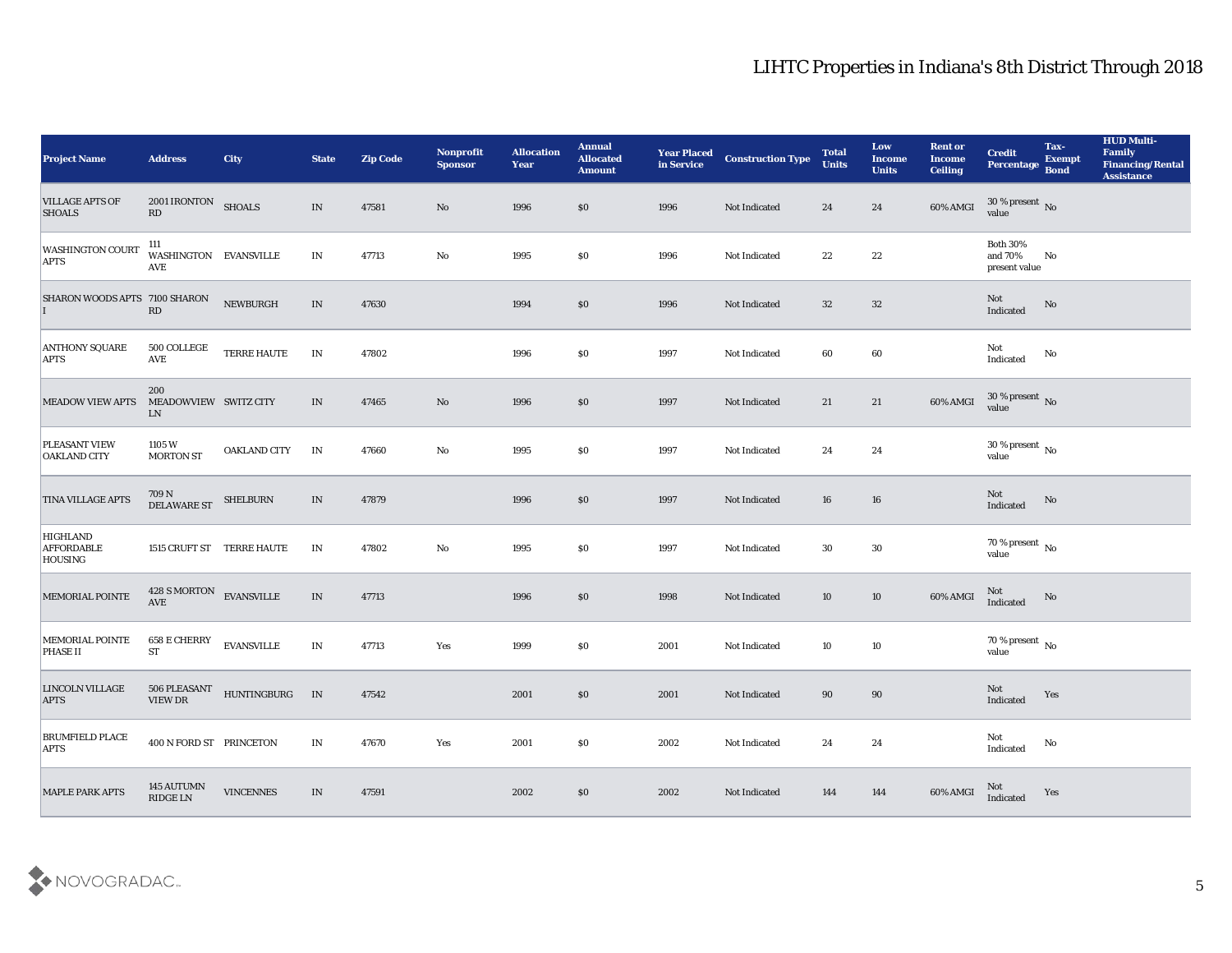| <b>Project Name</b>                                            | <b>Address</b>                                                  | <b>City</b>        | <b>State</b> | <b>Zip Code</b> | Nonprofit<br><b>Sponsor</b> | <b>Allocation</b><br><b>Year</b> | <b>Annual</b><br><b>Allocated</b><br><b>Amount</b> | <b>Year Placed</b><br>in Service | <b>Construction Type</b> | <b>Total</b><br><b>Units</b> | Low<br><b>Income</b><br><b>Units</b> | <b>Rent or</b><br><b>Income</b><br><b>Ceiling</b> | <b>Credit</b><br>Percentage | Tax-<br><b>Exempt</b><br><b>Bond</b> | <b>HUD Multi-</b><br>Family<br><b>Financing/Rental</b><br><b>Assistance</b> |
|----------------------------------------------------------------|-----------------------------------------------------------------|--------------------|--------------|-----------------|-----------------------------|----------------------------------|----------------------------------------------------|----------------------------------|--------------------------|------------------------------|--------------------------------------|---------------------------------------------------|-----------------------------|--------------------------------------|-----------------------------------------------------------------------------|
| SHEPHERD HILL APTS                                             | $900\:\mathrm{S}\xspace$ MERIDIAN ST                            | WASHINGTON         | IN           | 47501           |                             | 2002                             | $\$0$                                              | 2002                             | Not Indicated            | 56                           | 56                                   | 60% AMGI                                          | Not<br>Indicated            | Yes                                  |                                                                             |
| SHARON WOODS APTS 7100 SHARON<br>П                             | $\mathbf{R}\mathbf{D}$                                          | NEWBURGH           | IN           | 47630           | Yes                         | 2001                             | $\$0$                                              | 2003                             | Not Indicated            | 24                           | 20                                   |                                                   | Not<br>Indicated            | No                                   |                                                                             |
| <b>RIVERS EDGE APTS</b>                                        | 234 S MAIN ST CLINTON                                           |                    | IN           | 47842           |                             | 2002                             | \$0                                                | 2004                             | Not Indicated            | 39                           | 39                                   |                                                   | Not<br>Indicated            | No                                   |                                                                             |
| <b>LANGE APTS</b>                                              | <b>1400 N AVE</b>                                               | <b>TERRE HAUTE</b> | IN           | 47804           |                             | 2003                             | \$0                                                | 2004                             | Not Indicated            | 56                           | 56                                   |                                                   | Not<br>Indicated            | No                                   |                                                                             |
| ARBORS AT EASTLAND BOONVILLE                                   | 6649 OLD<br><b>HWY</b>                                          | <b>EVANSVILLE</b>  | IN           | 47715           |                             | 2003                             | \$0                                                | 2005                             | Not Indicated            | 176                          | 176                                  | 60% AMGI                                          | Not<br>Indicated            | Yes                                  |                                                                             |
| <b>CANTERBURY HOUSE 7177 OUTER</b><br><b>APTS I (NEWBURGH)</b> | <b>LINCOLN AVE</b>                                              | NEWBURGH           | IN           | 47630           |                             | 2004                             | $\$0$                                              | 2005                             | Not Indicated            | 68                           | 64                                   |                                                   | Not<br>Indicated            | No                                   |                                                                             |
| ARBORS AT HONEY<br><b>CREEK</b>                                | 301 W<br><b>WHEELER AVE</b>                                     | TERRE HAUTE        | IN           | 47802           |                             | 2004                             | $\$0$                                              | 2006                             | Not Indicated            | 96                           | 96                                   |                                                   | Not<br>Indicated            | No                                   |                                                                             |
| <b>JACOBSVILLE APTS</b>                                        | $240\,\mathrm{W}\,\mathrm{FLORIDA}\,\,$ EVANSVILLE<br><b>ST</b> |                    | IN           | 47710           |                             | 2006                             | \$0\$                                              | 2006                             | Not Indicated            | 35                           | 35                                   | 60% AMGI                                          | Not<br>Indicated            | No                                   |                                                                             |
| <b>SPRINGVIEW APTS</b><br><b>PHASE II</b>                      | 4166 BELL RD                                                    | NEWBURGH           | IN           | 47630           |                             | 2004                             | \$0\$                                              | 2006                             | Not Indicated            | 66                           | 58                                   | 60% AMGI                                          | Not<br>Indicated            | No                                   |                                                                             |
| CHERRY TREE COURT 376 S 100 E<br><b>APTS</b>                   |                                                                 | WASHINGTON         | IN           | 47501           |                             | 2005                             | $\$0$                                              | 2007                             | Not Indicated            | 78                           | 69                                   |                                                   | Not<br>Indicated            | No                                   |                                                                             |
| DALEHAVEN ESTATES 3701 JUSTUS CT EVANSVILLE<br><b>APTS</b>     |                                                                 |                    | IN           | 47714           |                             | 2006                             | \$0\$                                              | 2007                             | Not Indicated            | 119                          | 119                                  |                                                   | Not<br>Indicated            | No                                   |                                                                             |
| <b>HILLCREST HEIGHTS</b>                                       | $2758\to \mathrm{PINE}$ HILL DR                                 | <b>VINCENNES</b>   | $\,$ IN $\,$ | 47591           |                             | 2008                             | $\$0$                                              | 2007                             | Not Indicated            | $\bf{0}$                     | $\boldsymbol{0}$                     |                                                   | Not<br>Indicated            | $\rm\thinspace No$                   |                                                                             |
| JACOBSVILLE APTS II 1212 BAKER AVE EVANSVILLE                  |                                                                 |                    | IN           | 47710           |                             | 2006                             | \$0                                                | 2007                             | Not Indicated            | 35                           | $35\,$                               | 60% AMGI                                          | Not<br>Indicated            | $\mathbf {No}$                       |                                                                             |

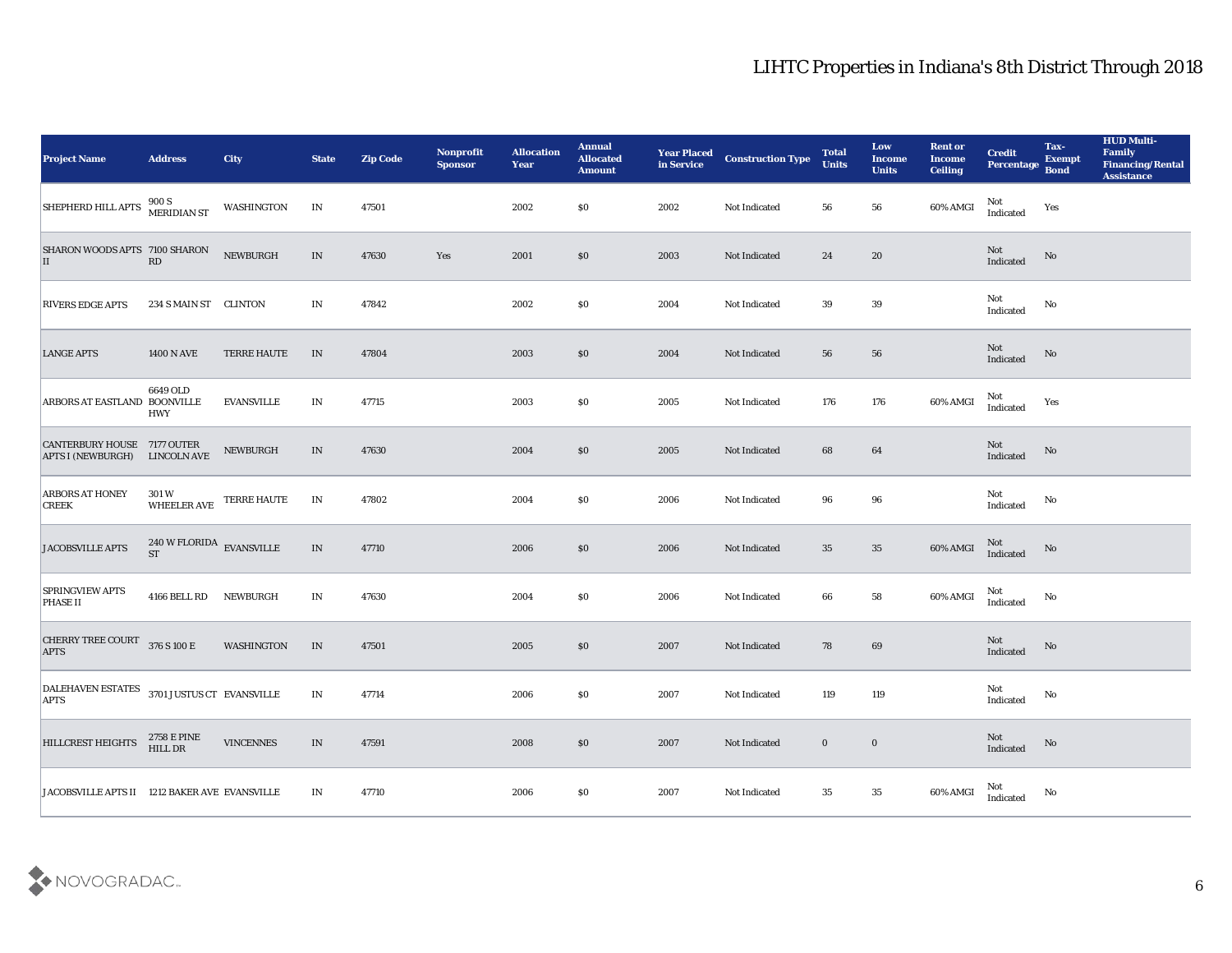| <b>Project Name</b>                                         | <b>Address</b>                     | <b>City</b>                | <b>State</b>                    | <b>Zip Code</b> | Nonprofit<br><b>Sponsor</b> | <b>Allocation</b><br><b>Year</b> | <b>Annual</b><br><b>Allocated</b><br><b>Amount</b> | <b>Year Placed</b><br>in Service | <b>Construction Type</b> | <b>Total</b><br><b>Units</b> | Low<br><b>Income</b><br><b>Units</b> | <b>Rent or</b><br><b>Income</b><br><b>Ceiling</b> | <b>Credit</b><br><b>Percentage</b>          | Tax-<br><b>Exempt</b><br><b>Bond</b> | <b>HUD Multi-</b><br>Family<br><b>Financing/Rental</b><br><b>Assistance</b> |
|-------------------------------------------------------------|------------------------------------|----------------------------|---------------------------------|-----------------|-----------------------------|----------------------------------|----------------------------------------------------|----------------------------------|--------------------------|------------------------------|--------------------------------------|---------------------------------------------------|---------------------------------------------|--------------------------------------|-----------------------------------------------------------------------------|
| <b>CANTERBURY HOUSE</b><br>II (NEWBURGH)                    | 7177 OUTER<br><b>LINCOLN AVE</b>   | NEWBURGH                   | IN                              | 47630           |                             | 2006                             | \$421,043                                          | 2008                             | <b>New Construction</b>  | 65                           | 60                                   | 60% AMGI                                          | 70 % present No<br>value                    |                                      |                                                                             |
| <b>DELAWARE TRACE</b><br><b>APTS</b>                        | 4901 LENAPE LN EVANSVILLE          |                            | IN                              | 47715           | No                          | 2006                             | \$766,375                                          | 2008                             | <b>New Construction</b>  | 95                           | 95                                   | 60% AMGI                                          | $70\,\% \,present \over value$              |                                      |                                                                             |
| <b>INDEPENDENCE</b><br><b>PLACE</b>                         | 740 K ST SE                        | <b>LINTON</b>              | IN                              | 47441           |                             | 2008                             | \$295,224                                          | 2008                             | <b>New Construction</b>  | 32                           | 30                                   | 60% AMGI                                          | $70\,\%$ present $\,$ No value              |                                      |                                                                             |
| <b>MEMORIAL</b><br><b>TOWNHOUSES II</b>                     | <b>920 OAK ST</b>                  | <b>EVANSVILLE</b>          | IN                              | 47713           |                             | 2008                             | \$377,396                                          | 2008                             | <b>New Construction</b>  | 35                           | 35                                   | 60% AMGI                                          | $70\,\%$ present $\,$ No value              |                                      |                                                                             |
| <b>LAMPLIGHT MANOR</b><br>OF MOUNT VERNON                   | 1305 MAIN ST MT VERNON             |                            | IN                              | 47620           |                             | 2009                             | \$130,815                                          | 2010                             | Acquisition and Rehab 32 |                              | 32                                   | 50% AMGI                                          | <b>Both 30%</b><br>and 70%<br>present value | No                                   |                                                                             |
| <b>LAMPLIGHT MANOR</b><br>OF BRAZIL                         | 650 E PINCKLEY BRAZIL<br><b>ST</b> |                            | IN                              | 47834           |                             | 2009                             | \$156,775                                          | 2010                             | Acquisition and Rehab 40 |                              | 40                                   | 50% AMGI                                          | <b>Both 30%</b><br>and 70%<br>present value | No                                   |                                                                             |
| CEDAR TRACE APTS II                                         | 2130 N<br>SEVENTH AVE              | <b>EVANSVILLE</b>          | IN                              | 47710           |                             | 2009                             | \$150,000                                          | 2011                             | <b>New Construction</b>  | 35                           | 35                                   | 60% AMGI                                          | Not<br>Indicated                            | No                                   |                                                                             |
| <b>IVY LANE APTS</b>                                        | 1837 S IVY LN                      | <b>VINCENNES</b>           | IN                              | 47591           |                             | 2010                             | \$484,684                                          | 2011                             | <b>New Construction</b>  | 31                           | 31                                   | 50% AMGI                                          | Not<br>Indicated                            | No                                   |                                                                             |
| CEDAR TRACE APTS III                                        | $2000$ N $$\rm{SEVENTH}$ AVE       | <b>EVANSVILLE</b>          | IN                              | 47710           | No                          | 2011                             | \$638,586                                          | 2012                             | <b>New Construction</b>  | 48                           | 48                                   | 60% AMGI                                          | $70\,\%$ present $\,$ No value              |                                      | Yes                                                                         |
| YOUNITY VILLAGE                                             |                                    | 1460 SPRUCE ST TERRE HAUTE | IN                              | 47807           | No                          | 2011                             | \$646,385                                          | 2012                             | <b>New Construction</b>  | 30                           | 30                                   | 60% AMGI                                          | Not<br>Indicated                            | No                                   | Yes                                                                         |
| <b>HOMES OF</b><br><b>EVANSVILLE</b>                        | 620 JACKSON<br>AVE                 | <b>EVANSVILLE</b>          | IN                              | 47713           |                             | 2011                             | \$1,012,031                                        | 2013                             | <b>New Construction</b>  | 40                           | 40                                   |                                                   | 70 % present No<br>value                    |                                      | Yes                                                                         |
| CEDAR TRACE SENIOR 1501 KELLER ST EVANSVILLE<br><b>APTS</b> |                                    |                            | $\mathbf{IN}$                   | 47710           | $\mathbf {No}$              | 2013                             | \$638,069                                          | 2014                             | New Construction         | 51                           | 51                                   |                                                   | Not<br>Indicated                            | $\rm\thinspace No$                   | $\mathbf{Yes}$                                                              |
| <b>CINE THEATER</b><br><b>SENIOR APTS</b>                   | 155 N MAIN ST LINTON               |                            | $\ensuremath{\text{IN}}\xspace$ | 47441           | $\mathbf {No}$              | 2012                             | \$654,884                                          | 2014                             | Acquisition and Rehab 41 |                              | 41                                   |                                                   | Not<br>Indicated                            | No                                   | Yes                                                                         |

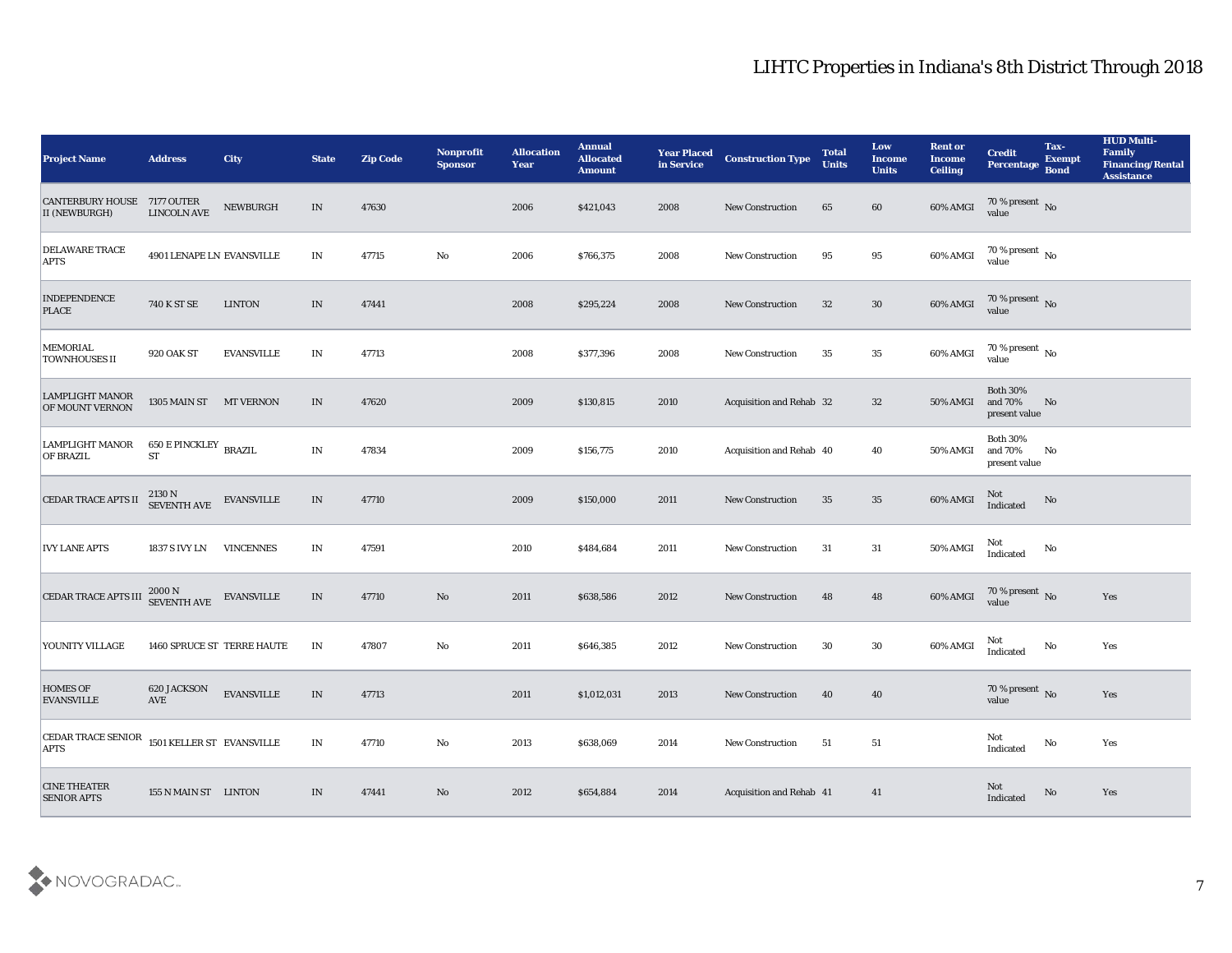| <b>Project Name</b>                           | <b>Address</b>                     | City                       | <b>State</b>  | <b>Zip Code</b> | <b>Nonprofit</b><br><b>Sponsor</b> | <b>Allocation</b><br>Year | <b>Annual</b><br><b>Allocated</b><br><b>Amount</b> | <b>Year Placed<br/>in Service</b> | <b>Construction Type</b>              | <b>Total</b><br><b>Units</b> | Low<br><b>Income</b><br><b>Units</b> | <b>Rent or</b><br><b>Income</b><br><b>Ceiling</b> | <b>Credit</b><br>Percentage Bond         | Tax-<br><b>Exempt</b> | <b>HUD Multi-</b><br>Family<br>Financing/Rental<br><b>Assistance</b> |
|-----------------------------------------------|------------------------------------|----------------------------|---------------|-----------------|------------------------------------|---------------------------|----------------------------------------------------|-----------------------------------|---------------------------------------|------------------------------|--------------------------------------|---------------------------------------------------|------------------------------------------|-----------------------|----------------------------------------------------------------------|
| <b>WARREN VILLAGE</b>                         |                                    | 1300 N 25TH ST TERRE HAUTE | IN            | 47803           | No                                 | 2013                      | \$1,500,000                                        | 2014                              | Both New Construction 11<br>and $A/R$ |                              | 11                                   |                                                   | Not<br>Indicated                         | No                    | Yes                                                                  |
| <b>EASTLAND</b><br><b>APARTMENTS</b>          | <b>5308 EDEN</b><br><b>DRIVE</b>   | <b>EVANSVILLE</b>          | $\mathbf{IN}$ | 47715           | $\mathbf{N}\mathbf{o}$             | 2014                      | \$465,687                                          | 2015                              | Acquisition and Rehab 161             |                              | 161                                  |                                                   | 30 % present $\gamma_{\rm e s}$<br>value |                       | Yes                                                                  |
| <b>MAIN STREET</b><br><b>COTTAGES</b>         | <b>228 MAIN</b><br><b>STREET</b>   | <b>PRINCETON</b>           | IN            | 47670           | No                                 | 2014                      | \$370,904                                          | 2015                              | New Construction                      | 18                           | 18                                   | 60% AMGI                                          | Not<br>Indicated                         | No                    | Yes                                                                  |
| <b>BENET HALL</b><br><b>APARTMENTS</b>        | 821 BENET DR FERDINAND             |                            | $\mathbf{IN}$ | 47532           |                                    | 2015                      | \$411,550                                          | 2016                              | Acquisition and Rehab 15              |                              | 15                                   |                                                   | Not<br>Indicated                         | No                    | Yes                                                                  |
| DELAWARE TRACE,<br><b>PHASE II</b>            | 4901 LENAPE LN EVANSVILLE          |                            | IN            | 47715           | $\rm No$                           | 2014                      | \$302,157                                          | 2016                              | <b>New Construction</b>               | 80                           | 80                                   |                                                   | 30 % present $_{\rm Yes}$<br>value       |                       | Yes                                                                  |
| <b>HUNTINGBURG</b><br><b>SENIOR RESIDENCE</b> | 1900 MEDICAL<br><b>ARTS BLVD</b>   | <b>HUNTINGBURG</b>         | IN            | 47542           | $\mathbf{N}\mathbf{o}$             | 2014                      | \$797,371                                          | 2016                              | Both New Construction 45<br>and $A/R$ |                              | 45                                   |                                                   | Not<br>Indicated                         | $\rm \bf No$          | Yes                                                                  |
| <b>LIBERTY VILLAGE</b>                        | <b>2800 ELM ST</b>                 | <b>TERRE HAUTE</b>         | IN            | 47807           | No                                 | 2014                      | \$517,995                                          | 2016                              | <b>New Construction</b>               | 30                           | 30                                   |                                                   | Not<br>$\operatorname{Indicated}$        | No                    | Yes                                                                  |
| <b>JASPER LOFTS</b>                           | 402 E 13TH<br><b>STREET</b>        | <b>JASPER</b>              | $\text{IN}{}$ | 47546           |                                    | 2015                      | \$1,199,705                                        | 2017                              | Acquisition and Rehab 67              |                              | 67                                   | 60% AMGI                                          | Not<br>Indicated                         |                       | Yes                                                                  |
| <b>CARPENTER COURT</b><br><b>APARTMENTS</b>   | <b>607 E IOWA</b><br><b>STREET</b> | <b>EVANSVILLE</b>          | IN            | 47711           |                                    | 2017                      | \$768,526                                          | 2018                              | Acquisition and Rehab 45              |                              | 45                                   | 60% AMGI                                          | Not<br>Indicated                         |                       | Yes                                                                  |
| <b>GARFIELD COMMONS</b>                       | 422 GARFIELD<br><b>AVE</b>         | <b>EVANSVILLE</b>          | $\mathbf{IN}$ | 47710           |                                    | 2016                      | \$815,774                                          | 2018                              | <b>New Construction</b>               | 47                           | 47                                   | 60% AMGI                                          | Not<br>Indicated                         |                       | Yes                                                                  |
| <b>SILVER BIRCH OF</b><br><b>EVANSVILLE</b>   | 475 S<br><b>GOVERNOR ST</b>        | <b>EVANSVILLE</b>          | IN            | 47713           |                                    | 2017                      | \$17,000,000                                       | 2018                              | Not Indicated                         | 119                          | 119                                  |                                                   | 30 % present<br>value                    |                       | Yes                                                                  |
| <b>VINE STREET LOFTS</b>                      | 4 VINE STREET JASPER               |                            | IN            | 47546           |                                    | 2016                      | \$1,175,000                                        | 2018                              | Acquisition and Rehab 62              |                              | 62                                   | 60% AMGI                                          | Not<br>Indicated                         |                       | Yes                                                                  |
|                                               |                                    |                            |               |                 |                                    |                           |                                                    |                                   |                                       |                              |                                      |                                                   |                                          |                       |                                                                      |